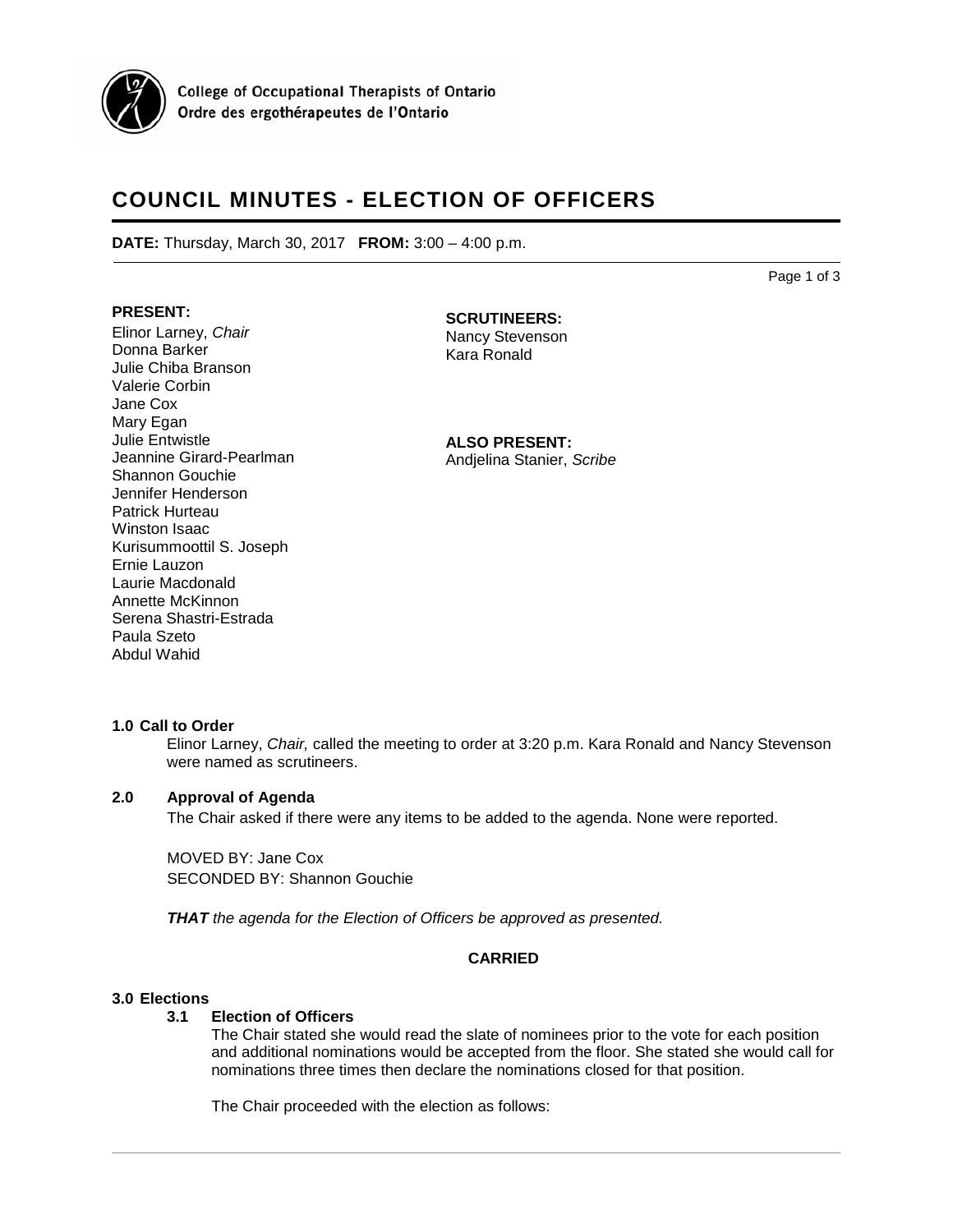#### **PRESIDENT**

Jane Cox and Shannon Gouchie were nominated for the position of President. No further nominations were received for this position and nominations were declared closed. Shannon Gouchie declined her nomination. Ballots were not completed.

*Jane Cox was declared elected by acclamation as President.*

#### **VICE PRESIDENT**

Julie Entwistle, Shannon Gouchie, and Winston Isaac were nominated for the position of Vice President. No further nominations were received for this position and nominations were declared closed. Ballots were completed.

#### *Shannon Gouchie was declared elected by majority of votes as Vice President.*

The Chair reminded Council, according to the bylaws, the Executive Committee must be composed of two professional and two public members. Since the newly-elected President and Vice-President were both professional members, only public members would be eligible for the remaining two positions. She removed the names of the professional members from the slate for the positions of Member-at-Large, Finance and Member-at-Large, Education.

# **MEMBER-AT-LARGE, FINANCE**

Kurisummoottil S. Joseph and Winston Isaac were nominated for the position of Memberat-Large, Finance. No further nominations were received for this position and nominations were declared closed. Kurisummoottil S. Joseph declined his nomination. Ballots were not completed.

*Winston Isaac was declared elected by acclamation as Member-at-Large, Finance.*

# **MEMBER-AT-LARGE, EDUCATION**

Jeannine Girard-Pearlman and Ernie Lauzon were nominated for the position of Memberat-Large, Education. No further nominations were received for this position and nominations were declared closed. Ernie Lauzon declined his nomination. Ballots were not completed.

*Jeannine Girard-Pearlman was declared elected by acclamation as Member-at-Large, Education.* 

Elinor Larney passed the remainder of the meeting to Jane Cox, President.

# **3.2 Motion to Destroy Ballots**

According to the bylaws, ballots from the election may only be destroyed with Council approval.

MOVED BY: Ernie Lauzon SECONDED BY: Annette McKinnon

*THAT the ballots for the 2017 Election of Officers be destroyed.*

**CARRIED**